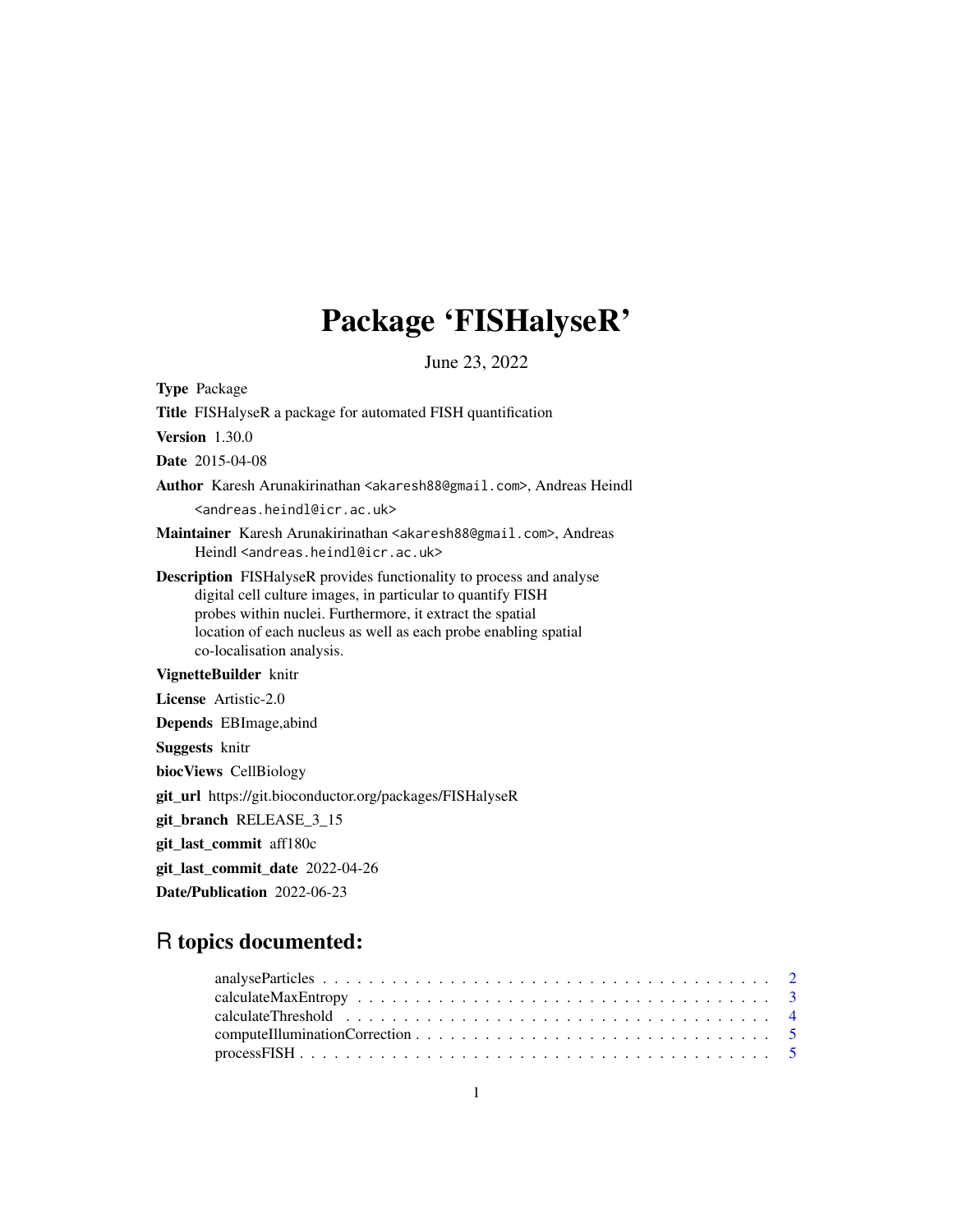#### <span id="page-1-0"></span>**Index** [8](#page-7-0) **8**

analyseParticles *Analyse*

# Description

Cleans a given binary image according to area criteria specified by the user.

# Usage

analyseParticles(Image, MaxSize, MinSize, isMask)

# Arguments

| Image   | Binary image                                                                                                                                                                                                                                                                                                                                          |
|---------|-------------------------------------------------------------------------------------------------------------------------------------------------------------------------------------------------------------------------------------------------------------------------------------------------------------------------------------------------------|
| MaxSize | Maximum area allowed for objects                                                                                                                                                                                                                                                                                                                      |
| MinSize | Minimum area allowed for objects                                                                                                                                                                                                                                                                                                                      |
| isMask  | In case is Mask=1, the function assumes that the binary images contains nuclei.<br>Nuclei with an area smaller than MaxSize and greater than MinSize will be<br>removed. If is Mask=0, the function assumes that the binary images contains<br>probes and subsequently probes with an area smaller than MinSize or larger<br>than MaxSize are removed |

# Value

Returns a labeled image

# Author(s)

Karesh Arunakirinathan

### Examples

```
f = system.file( "extdata", "SampleFISHgray.jpg", package="FISHalyseR")
img = readImage(f)
anaImg <- analyseParticles(img, 20000, 1000,0)
```
## anaImg contains now the cleaned-up image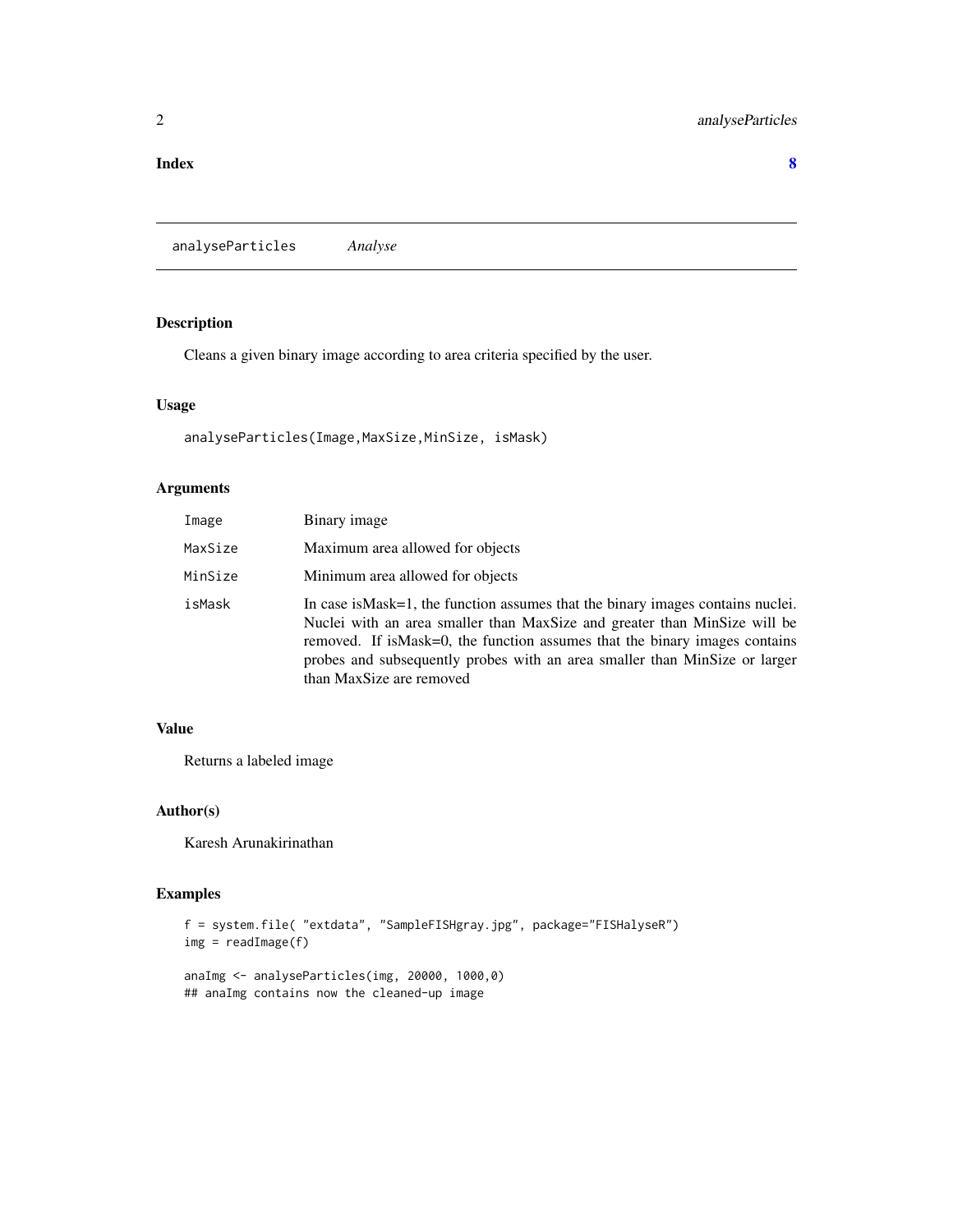#### <span id="page-2-0"></span>Description

The function converts a grayscale image to a binary image by computing a threshold using the Max Entropy method.

#### Usage

```
calculateMaxEntropy(Image)
```
#### Arguments

Image grayscale image

# Details

Max Entropy thresholding can be used to detect the signals of probes in FISH cell culture images.

# Value

The function returns the threshold value

#### Author(s)

Karesh Arunakirinathan

#### References

J.N KANPUR, P.K SHAOO, A.K.C WONG: A New Method for Gray-Level picture thresholding Using the Entropy of the Histogram. In COMPUTER VISION, GRAPHICS AND IMAGE PRO-CESSING,1985 p 273-285

#### See Also

calculateThreshold

#### Examples

```
f = system.file( "extdata", "SampleFISHgray.jpg", package="FISHalyseR")
img = readImage(f)
```

```
t = calculateMaxEntropy(img)
```

```
## Threshold grayscale image using the value computed by the Max Entropy method
img[img< t] < -0img[img>=t] <- 1
```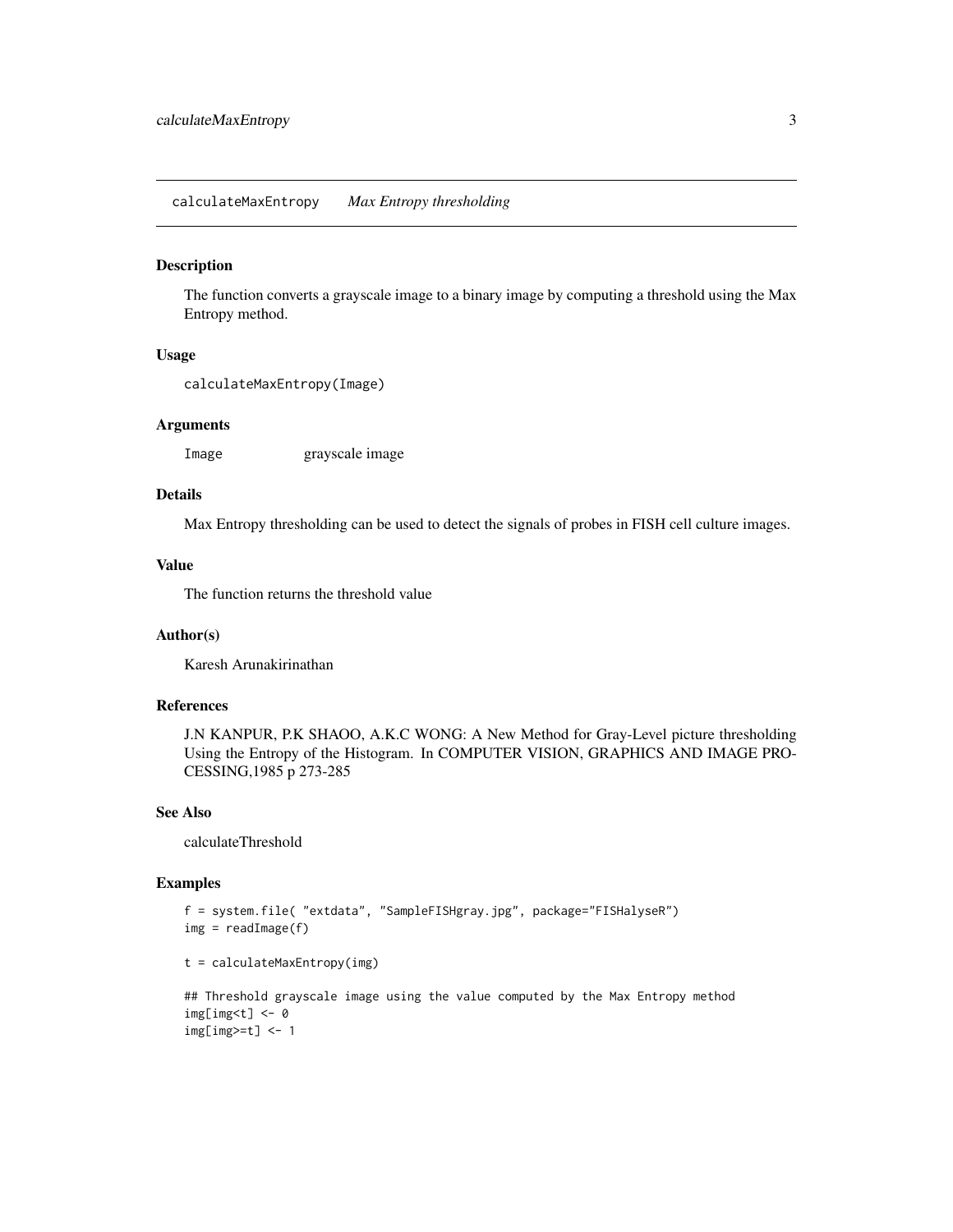<span id="page-3-0"></span>calculateThreshold *Compute threshold using Otsu's method*

#### Description

Computes the binary image of a grayscale image by using Otsu thresholding

# Usage

```
calculateThreshold(Image)
```
#### Arguments

Image grayscale image

# Details

The function computes a binary image using Otsu's method.

# Value

calculateThreshold returns the threshold value

# Author(s)

Karesh Arunakirinathan

# References

Nobuyuki Otsu: A threshold selection method from grey level histograms. In: IEEE Transactions on Systems, Man, and Cybernetics. New York 9.1979, S.62-66. ISSN 1083-4419

#### See Also

calculateMaxEntropy

# Examples

```
f = system.file( "extdata", "SampleFISHgray.jpg", package="FISHalyseR")
img = readImage(f)
```

```
t = calculateThreshold(img)
```

```
##Threshold image using the value computed via Otsu's method
img[img<t] <- 0
img[img>=t] <- 1
```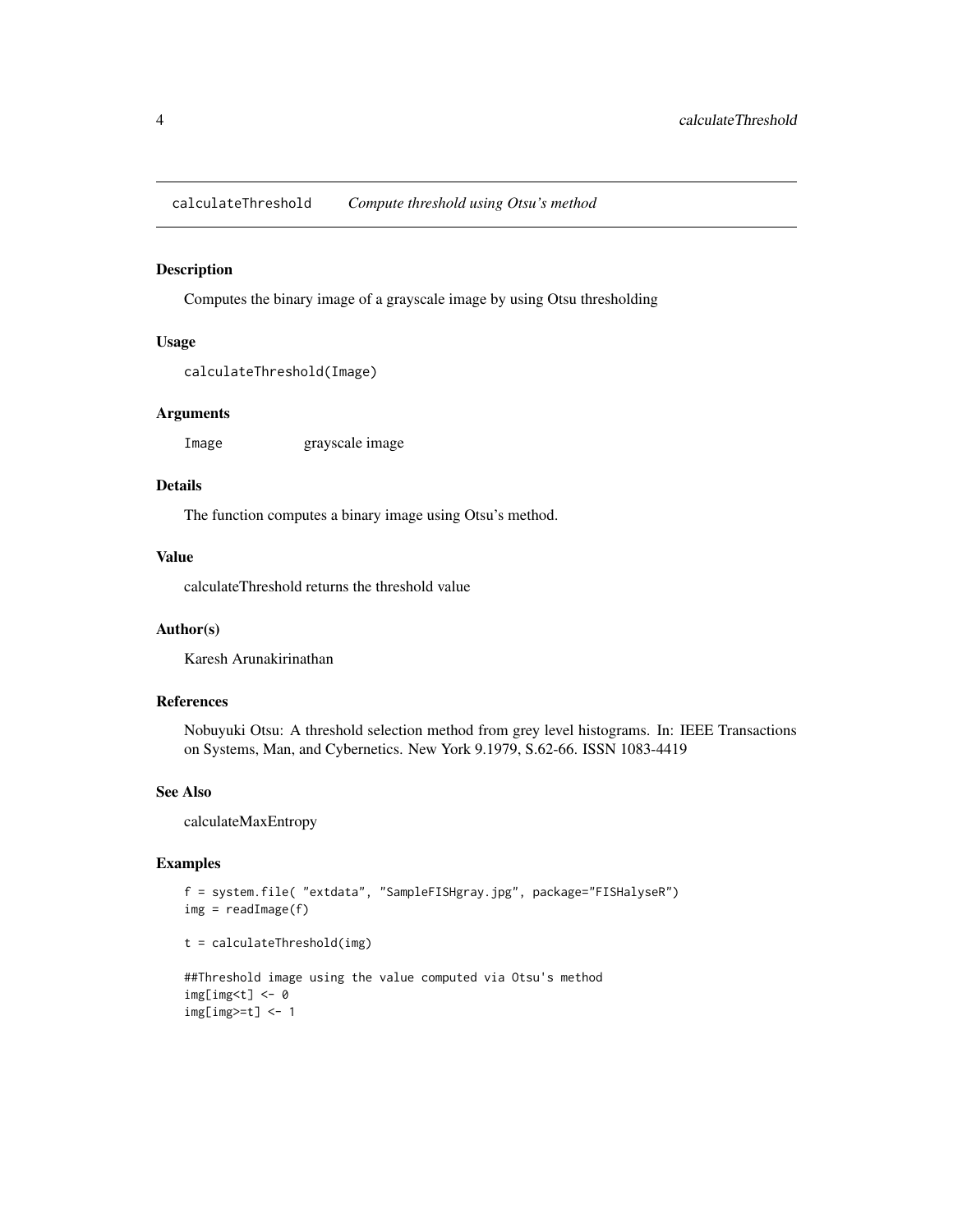<span id="page-4-0"></span>computeIlluminationCorrection

*Multidimensional Illumination Correction*

# Description

Function to compute the multidimensional illumination correction (MDIC) using a stack of images

#### Usage

```
computeIlluminationCorrection(Images,pattern='*',AmountOfFiles=6)
```
#### Arguments

| Images        | Directory containing the images                                     |
|---------------|---------------------------------------------------------------------|
| pattern       | Filenames have to match the pattern specified here                  |
| AmountOfFiles | Limit the amount of files used to compute the illumination gradient |

#### Value

```
computeIlluminationCorrection
```
return the image containing the illumination background

#### Author(s)

Andreas Heindl

# Examples

illuCorrection = dirname(system.file( "extdata", "SampleFISHillu.jpg", package="FISHalyseR"))

FISHalyseR - Automated fluorescence in situ hybridisation quantifica*tion in R*

# Description

Function to automatically quantify FISH probes in cell-culture images.

#### Usage

```
processFISH(combinedImg, writedir, bgCorrMethod = list(1, 100),channelSignals = NULL,
         channelColours = NULL, sizeNucleus = c(5, 15000), sizeProbe = c(5, 100),
            gaussigma = 20, outputImageFormat = ".png")
```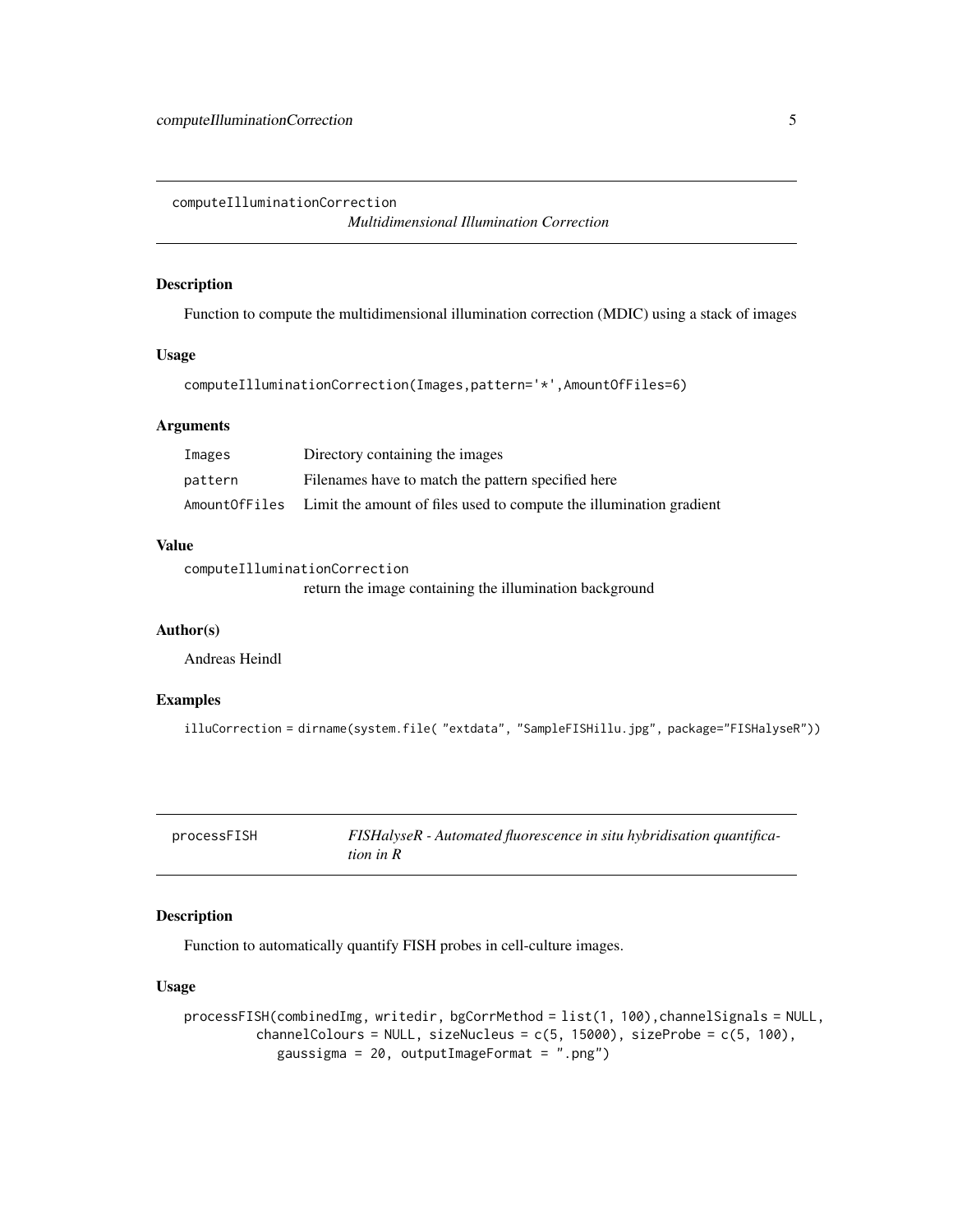#### Arguments

| combinedImg       | Composite image of all available channels                                                                                                                                                                                                                                                                                                                                                           |
|-------------------|-----------------------------------------------------------------------------------------------------------------------------------------------------------------------------------------------------------------------------------------------------------------------------------------------------------------------------------------------------------------------------------------------------|
| writedir          | Traget directory for output files                                                                                                                                                                                                                                                                                                                                                                   |
| bgCorrMethod      | Specifies the method used to correct for uneven background. Accepts only list<br>types. Currently, four different methods are available: (1) Gaussian blurring, (2)<br>Illumination correction image provided by the user, (3) multidimensional illu-<br>mination correction (using a stack of images). In case no illumination correction<br>should be applied, pass an empty list to the function |
|                   | channel Signals List of images containing the FISH probe                                                                                                                                                                                                                                                                                                                                            |
|                   | channel Colours List of colour vectors for each single channel                                                                                                                                                                                                                                                                                                                                      |
| sizeNucleus       | Minimum and maximum area (in pixel) of probes to be consided for further<br>analysis                                                                                                                                                                                                                                                                                                                |
| sizeProbe         | Minimum and maximum area (in pixel) of probes to be considered for further<br>analysis                                                                                                                                                                                                                                                                                                              |
| gaussigma         | Sigma of Gaussian used to blur the image                                                                                                                                                                                                                                                                                                                                                            |
| outputImageFormat |                                                                                                                                                                                                                                                                                                                                                                                                     |
|                   | File format for the output image.                                                                                                                                                                                                                                                                                                                                                                   |

#### Value

processFISH does not return any value

#### Author(s)

Karesh Arunakirinathan, Andreas Heindl

# See Also

computeIlluminationCorrection, analyseParticles

# Examples

```
## Specify illumination correction image
illuCorrection = system.file( "extdata", "SampleFISHillu.jpg", package="FISHalyseR")
## Composite image containing available channels
combinedImage <- system.file( "extdata", "SampleFISH.jpg", package="FISHalyseR")
## Single FISH channels containing the probe signals
red_Og <- system.file( "extdata", "SampleFISH_R.jpg", package="FISHalyseR")
green_Gn <- system.file( "extdata", "SampleFISH_G.jpg", package="FISHalyseR")
## Output directory
writedir = paste(tempdir(),sep='')
## Use provided illumination correction image
bgCorrMethod = list(2,illuCorrection)
```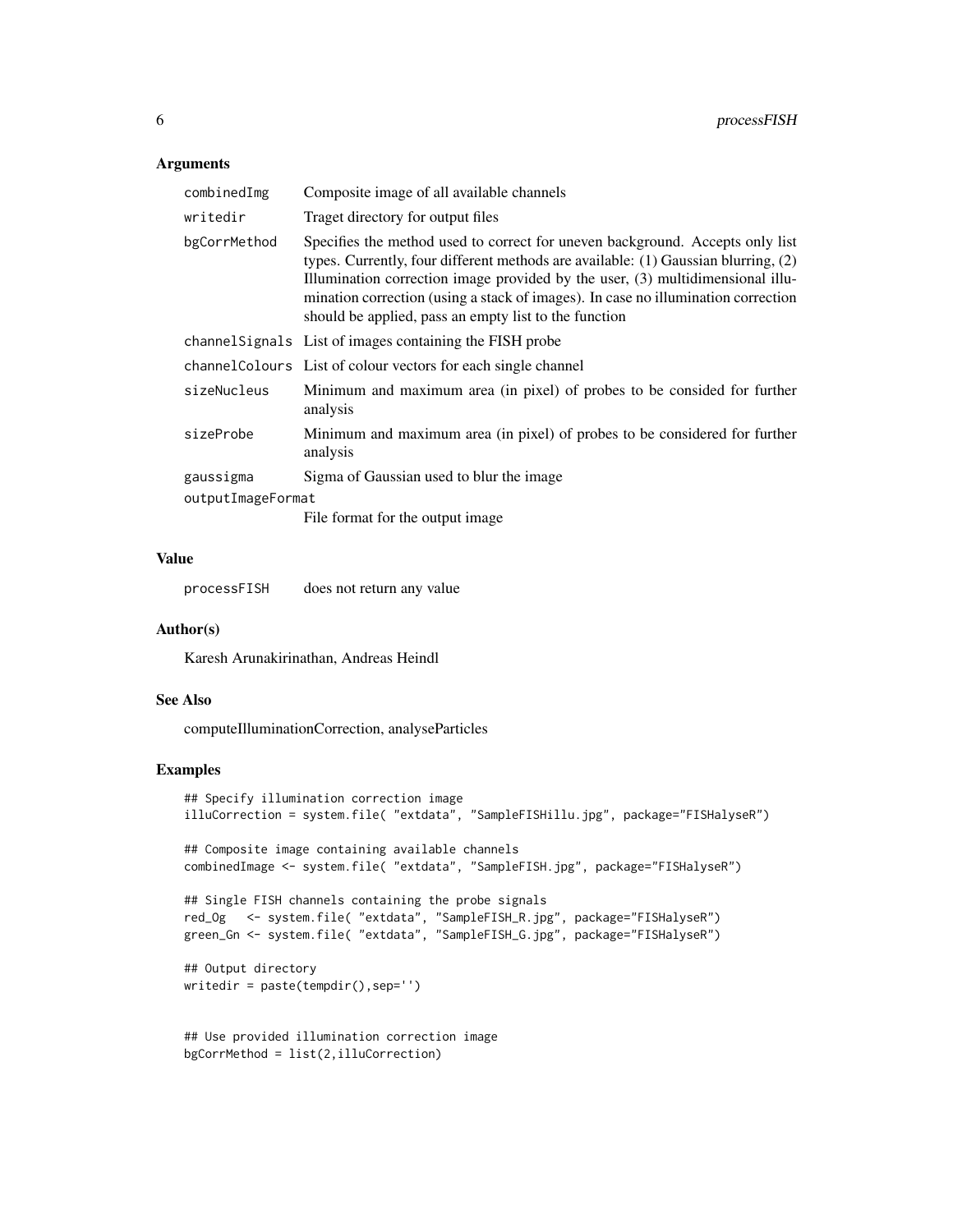# processFISH 7

```
## Colour vector for three different probe channels (red, green and blue)
channelColours = list(R=c(255,0,0),G=c(0,255,0))
## Add probe channels to list
channelSignals = list(red_Og,green_Gn)
## Minimum and maximum area allowed for nuclei respectively probes
sizecell = c(1000,20000)
sizeprobe= c(5,20)
## Call processFISH with the specified parameters
processFISH(combinedImage,writedir,bgCorrMethod,channelSignals,
```

```
channelColours,sizecell,sizeprobe)
```